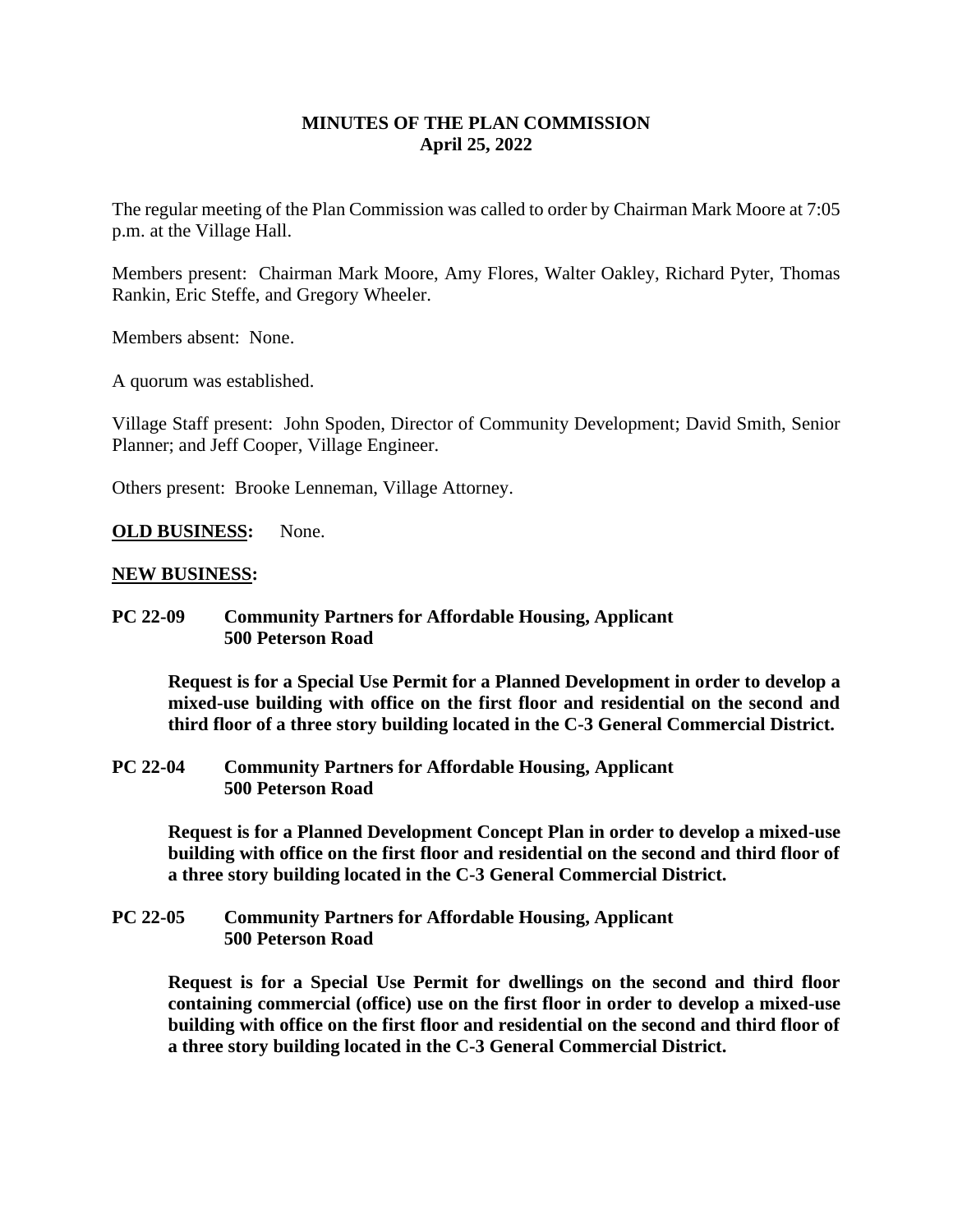### **Minutes of the April 25, 2022, Plan Commission Minutes Page 2 of 7**

### **PC 22-06 Community Partners for Affordable Housing, Applicant 500 Peterson Road**

**Request is for a Special Use Permit for a Senior Citizen Housing Development in order to develop a mixed-use building with office on the first floor and residential on the second and third floor of a three story building located in the C-3 General Commercial District.**

David Smith, Senior Planner, introduced the applicant's zoning requests.

Rob Anthony, applicant and Director of Community Partners for Affordable Housing (CPAH), described the services provided by CPAH. Mr. Anthony stated that CPAH is a 501C3 organization that provides a variety of housing services including rental assistance, joint venture partnerships with developers, down payment assistance, etc. He stated that CPAH has provided over 130 affordable rental units and over 1,000 affordable dwelling units in partnership with developers. He stated that other services provided by CPAH include providing grants to qualifying home owners in need to upgrade their homes with life-safety and accessibility improvements for the residence in need. He stated that CPAH has partnered with multiple municipalities by assisting with the drafting of their inclusionary housing ordinances. He stated that their approach to communities has often been to helping them realize their Comprehensive Plan goals relative to attainable housing.

Mr. Anthony introduced the proposed mixed use development for 500 West Peterson Road. He stated that the subject site has been vacant for 15 years. He stated that the facility will be named Eve B. Lee and will comprise of 34 total one and two bedroom apartments for seniors at attainable rent rates. He stated that the rental rates will range from \$1,050 to \$1,250. He stated that the project is financially supported by the Illinois Illinois Housing Development Authority: IHDA and will seek Enterprise Green Community Certification which is the only national green building program created with and for the affordable housing sector.

Mr. Anthony stated that two of the deviations from the Zoning Code they are seeking include exceeding the maximum permitted density by one dwelling unit from 33 apartments to 34. He stated that the other deviation they are seeking is to increase the maximum permitted F.A.R. from .50 to .75. He stated that requested F.A.R. increase by 0.25 is in line with the draft attainable housing ordinance relative to developer incentives.

Hugo Prill, NIA Architects for the applicant, presented the plans to the Plan Commission. He stated that the subject property is approximately 63,000 square feet in land area with 150 feet of frontage. He stated that the proposed building is three stories in height and approximately 48,000 square feet in floor area. He stated that the 34 apartments will be on the second and third floors and the first floor will be devoted to the new CPAH headquarters and resident amenities. He stated that the plan provides for 61 parking spaces. He stated that the site will be fully landscaped including the necessary parking lot screening on the east and west sides of the property. He stated that the property will be accessed from Peterson Road with east-west vehicular access points.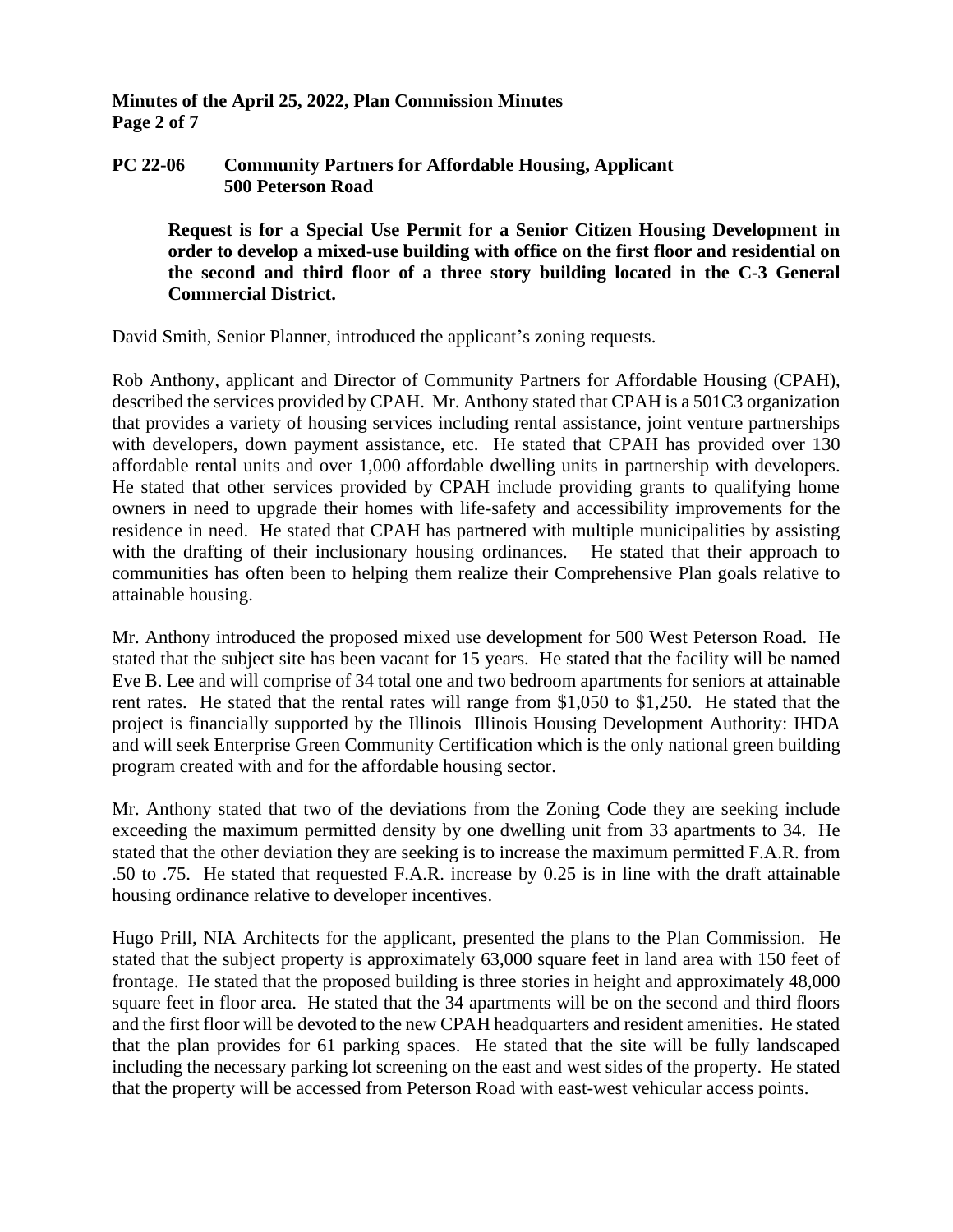### **Minutes of the April 25, 2022, Plan Commission Minutes Page 3 of 7**

Mr. Prill stated that additional deviations from the Zoning Code that they are requesting include a rear yard setback for the building, a reduction in the minimum required number of parking spaces, a reduction in the minimum required number of perimeter landscaped open space plantings and a reduction in the minimum required width of the perimeter landscaped open space.

Mr. Prill described the floor plans in detail. He stated that the CPAH office space on the first floor will be approximately 8,000 square feet and the other first floor uses will include apartment resident amenities such as a fitness room, two elevator shafts, and shared community rooms. He stated that the one and two bedroom apartments will be between 660 to 1,100 square feet in floor area size and will be fully furnished and the upper floors will be equipped with laundry rooms.

Mr. Prill described the building exterior design features including architectural elements of the facades, materials and color schemes. He stated that certain design elements were intended to interact with architecture of Austins Restaurant located across the street.

Mr. Prill stated that the building location is intended to be setback as far from the Peterson Road right of way in order to help mitigate the traffic noise for the residents.

Chase Morris, Vice President of Real Estate Development for CPAH, stated that the proposed mixed use senior apartment facility addresses a need in the Village. He stated that this proposal is in line with the Village's Comprehensive Plan goals and objectives.

Mike Peterson, 1910 Forest Creek Lane, and a member of the Forest Creek Home Owner's Association, stated that the building is pushed too close to the rear of the lot and too close to the Forest Creek subdivision. He stated that unit 1908 in Forest Creek will only be 60 feet from the proposed building and he is concerned about the noise the will emanate from the proposed facility. He stated that he is concerned about the increase in pedestrian traffic that will come through their neighborhood. He stated that he is concerned about the potential for the removal of trees in order to develop this site. He stated that he does not support the requested variations.

Jim Hamilton, 1908 Forest Creek Lane, stated that he has lived in Forest Creek for over 21 years. He stated that the proposed facility does not fit in with the neighborhood. He stated that he is concerned about the proposed density and the potential increase in traffic. He stated that the building should be built on the front half of the parcel further away form the Forest Creek subdivision. He stated that he is concerned about the safety in the area and the speeding traffic along Peterson Road. He stated that there are not trails that are connected to this site. He stated that this type of facility should be located downtown. He stated that he is concerned about how the proposed development will remove snow in the future. He stated that there will be an increase in traffic accidents in the future as a result of this proposed development. He stated that the proposed walkway around the building has no connection to anything. He stated that Forest Creek subdivision is a private area and he is concerned about an increase of pedestrians trespassing through their subdivision as a result of this proposed development. He stated that there should be a fence along the rear property line or a berm. He stated that the proposed recreational area behind the proposed building is too close to his property. He stated that they should impose rules on the future residents of the proposed facility to include quiet hours in the rear recreational area.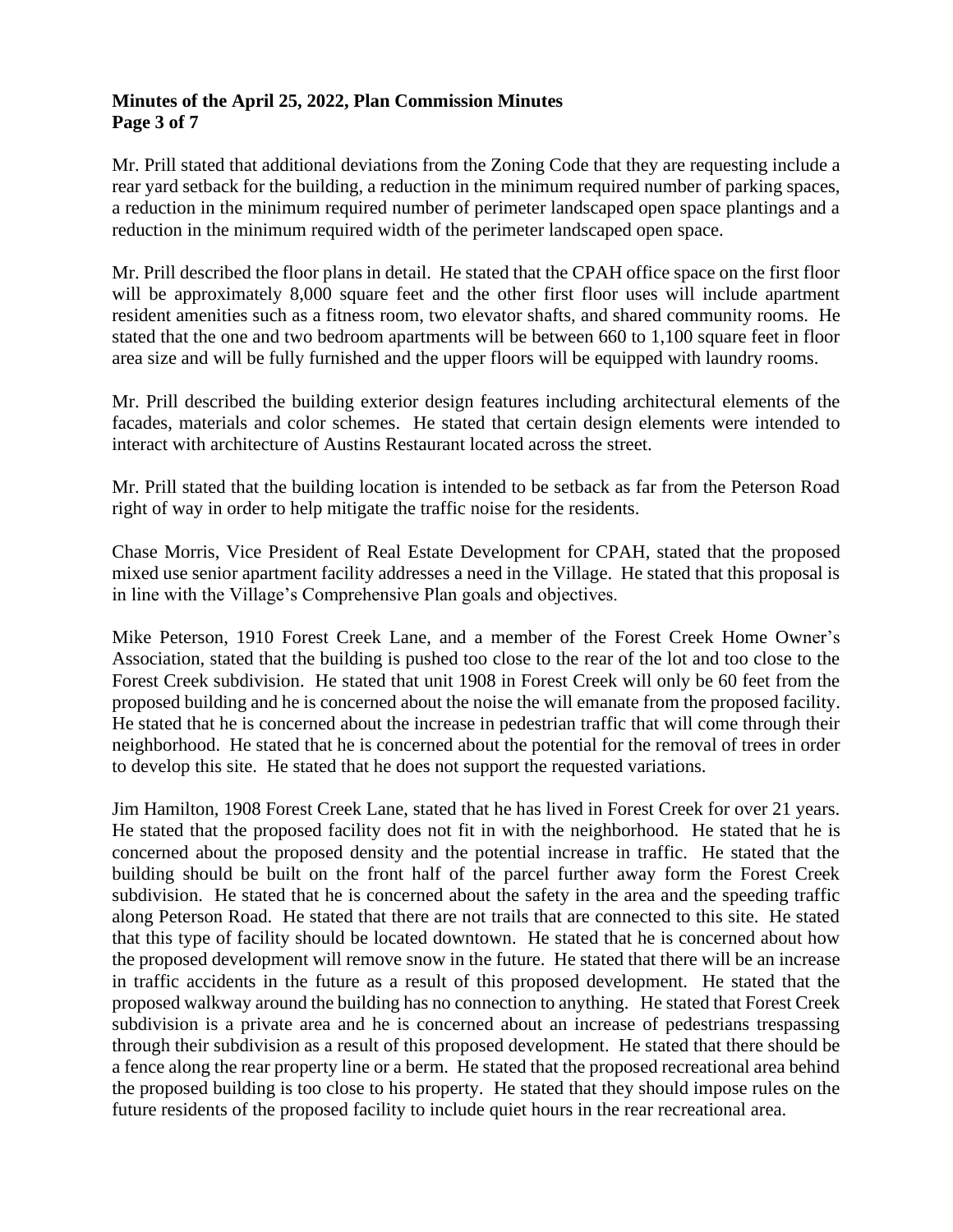### **Minutes of the April 25, 2022, Plan Commission Minutes Page 4 of 7**

Tim Johnston, 350 North Milwaukee Ave., stated the senior housing will benefit the Village of Libertyville. He stated that the subject site was an old strip mall that needed revitalization for a long time and this is a great place to develop senior housing. He stated that the proposed facility will not be a fraternity house.

Gregg Handrich, 320 Hyatt Drive, stated that this will be a great opportunity for the Village of Libertyville and the seniors who are priced out of the village. He stated that CPAH is a conscientious developer.

Brenda O'Connell, 500 West Winchester Road, stated that she works with Lake County Government and administers HUD funding for various projects in Lake County. She stated that CPAH will receive a grant from HUD funding for this project as it is considered an Attainable Housing residential development.

Bill Powers, 321 Lake Street, stated that he is a local investor in the Libertyville area. He stated that he supports what CPAH does and he supports this project. He stated that affordable housing is very difficult to building but CPAH is very good at it.

Tim DeBrueler, 332 Johnson Av., stated that he has partnered with CPAH in the past and that he supports the proposed development.

Commissioner Rankin asked for clarification as to the meaning of Senior Citizen Housing.

Chase Morris, CPAH, stated that the target population for the residential component is for independent living for ages 55 and older.

Commissioner Rankin asked how the first floor will be occupied.

Rob Anthony stated that the first floor is planned for CPAH's office and amenities for the residents.

Commissioner Rankin asked how many employees are expected to work at the proposed facility.

Mr. Anthony stated that there are 23 staff but many of them work a hybrid schedule. He stated that between 5 and 10 employees will be on site at any given time.

Commissioner Rankin asked if any of the space in the building will be leased out to other users.

Mr. Anthony stated that it is CPAH's intention to make it their permanent home.

Commissioner Rankin stated that there does not appear to be enough parking, the building is too big for the site and that there should be a better buffer between the subject site and the Forest Creek subdivision to the north.

Commissioner Oakley asked how the parking will be assigned to the occupants of the building.

Mr. Morris stated one parking space will be provided for each household.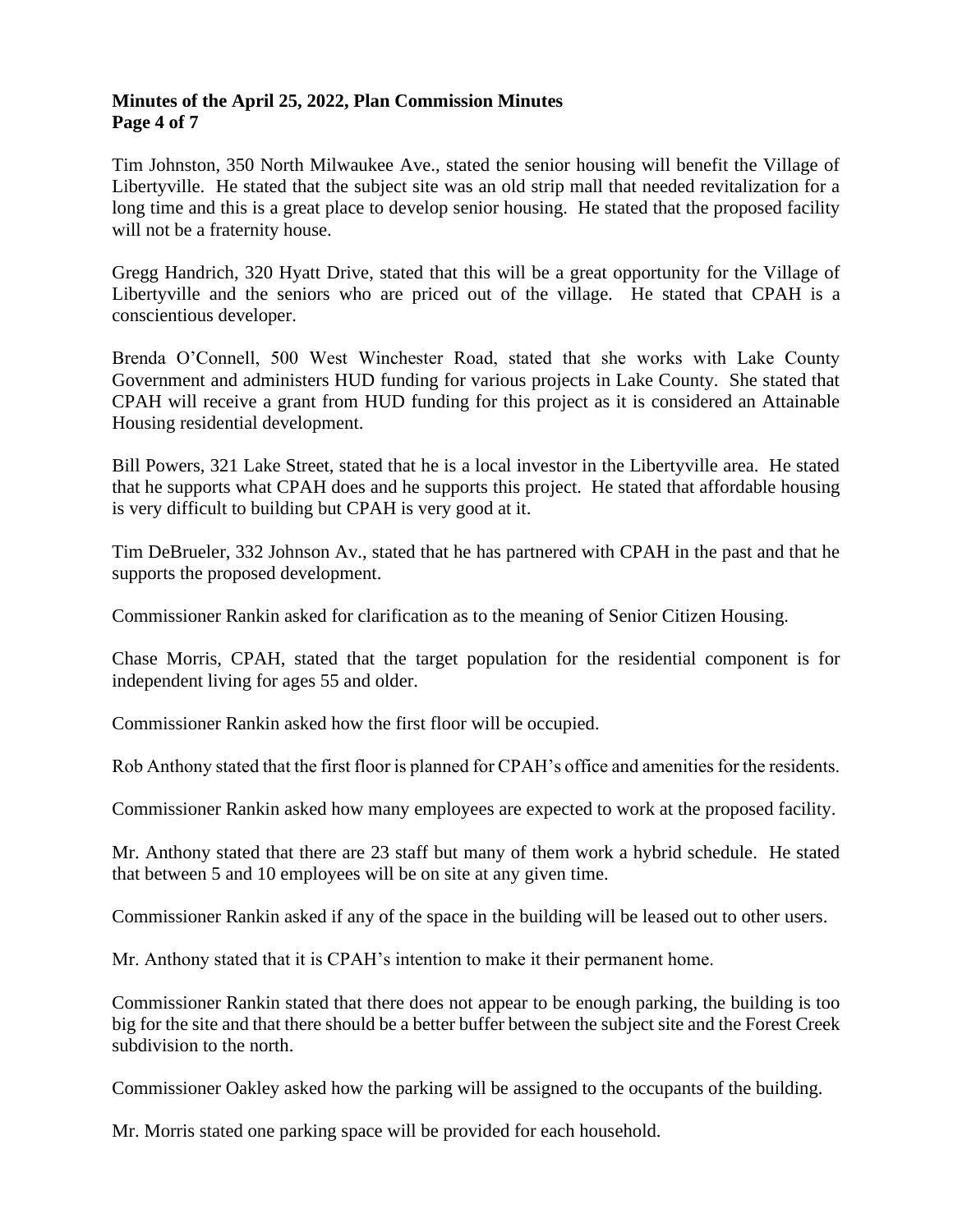# **Minutes of the April 25, 2022, Plan Commission Minutes Page 5 of 7**

Mr. Anthony stated that Lake County Transit Services will also be available.

Mr. Morris stated that there will be on-site property managers as well.

Commissioner Oakley asked about pets.

Mr. Morris stated that pets will not be allowed for the apartment residents.

Commissioner Oakley stated that he is concerned about the lack of proposed parking and that this is the wrong location for this proposal.

Commissioner Flores stated that she agrees with the concerns expressed by the Forest Creek Subdivision residents. She asked how tenants are selected.

Mr. Morris stated that there is a tenant screening process and the applicants to be considered must qualify by house hold income.

Mr. Anthony stated that a qualifying house hold to be considered cannot make more than 60% of the Area Median Income.

Commissioner Steffe stated that he believes that this is a great use but he would like to see the applicant reduce the number of deviations. He stated that he is concerned about the encroachment into the rear yard setback.

Commissioner Wheeler stated that he is concerned about the rear yard setback encroachment without a fence to help buffer the subject property from the Forest Creek Subdivision residents. He asked if public transportation will be available for the residents or any other offsite amenities. He stated that he is concerned about the reduction of required parking spaces. He asked about the building security.

Mr. Morris stated that entrance into the building will utilize a key fob system and there will be cctv camera monitoring installed. He stated that Lake County provides the Ride Lake County on demand transportation service created specifically for seniors and residents with mobility limitations and the Lake County Paratransit transportation services that are geared toward seniors and people with disabilities.

Commissioner Wheeler asked if the proposed development will utilized MBE (Minority Business Enterprise), WBE (Woman Business Enterprise) participation when developing the site.

Mr. Morris stated that they currently have been working with a regionally located contractor who believes in community based contracting for site development. He stated that they have a preconstruction agreement with the contractor.

Commissioner Pyter stated that he is concerned about the long list of review comments in the supplemental staff memorandum. He stated that he is concerned about the encroachment into the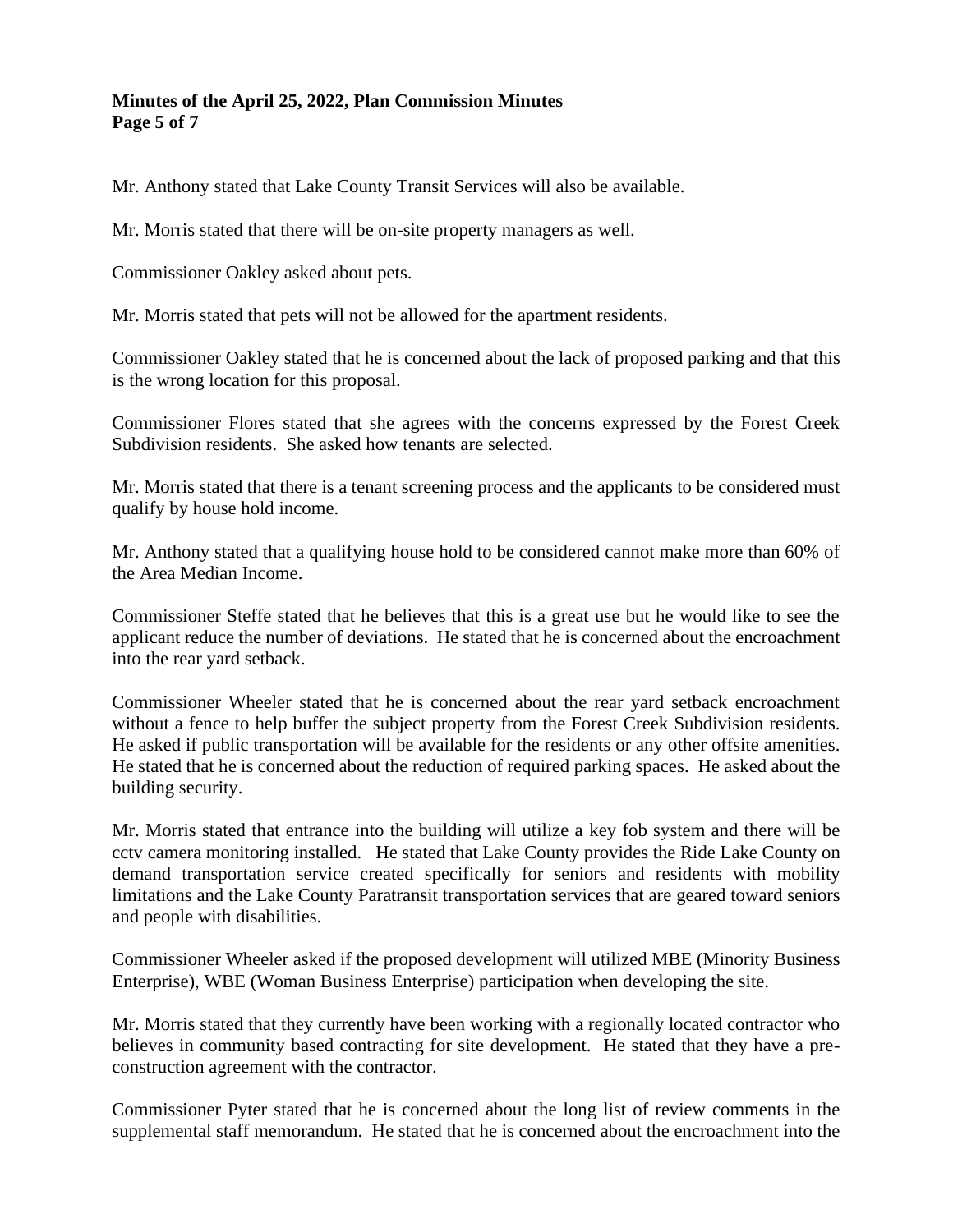# **Minutes of the April 25, 2022, Plan Commission Minutes Page 6 of 7**

10 foot wide perimeter landscaped open space. He asked what purpose does the outdoor recreational area serve behind the building.

Mr. Morris stated that the path that encroaches into the perimeter landscaped open space provides an opportunity for the residents to get exercise and enjoy the outdoors. He stated that they are providing outdoor seating in the recreational area behind the building for the residents where they can have lunch in an outdoor area.

Commissioner Pyter asked what the long term plan is for the Peterson Road corridor.

Mr. Spoden stated that any corridor improvements are subject to IDOT approval.

Commissioner Pyter asked what the occupancy limitations are for the proposed apartments.

Mr. Anthony stated that the dwelling units include one and two bedrooms.

Commissioner Pyter asked if the proposed path around the building will be wheelchair accessible.

Mr. Prill stated that the intent of the path is to be universally accessible.

Chairman Moore asked about the funding for the project.

Mr. Anthony stated that they will received financial support from Illinois Housing Development Authority.

Chairman Moore how snow removal will be addressed.

Mr. Morris stated that there will be a maintenance plan put in place to address ground maintenance and snow removal maintenance.

Chairman Moore asked how can the proposed development ensure that their residents will not walk through the Forest Creek subdivision.

Mr. Anthony stated that they can increase the buffer along the rear property line. He stated that they can install a fence if it is required.

Chairman Moore asked the applicant if they looked at other options for a project location.

Mr. Morris stated that they went through a rigorous site selection process. He stated that part of the decision making process is funding driven.

Chairman Moore asked what the status is for cross access agreements.

Mr. Morris stated that they intend to establish or update any cross access easement agreements as necessary.